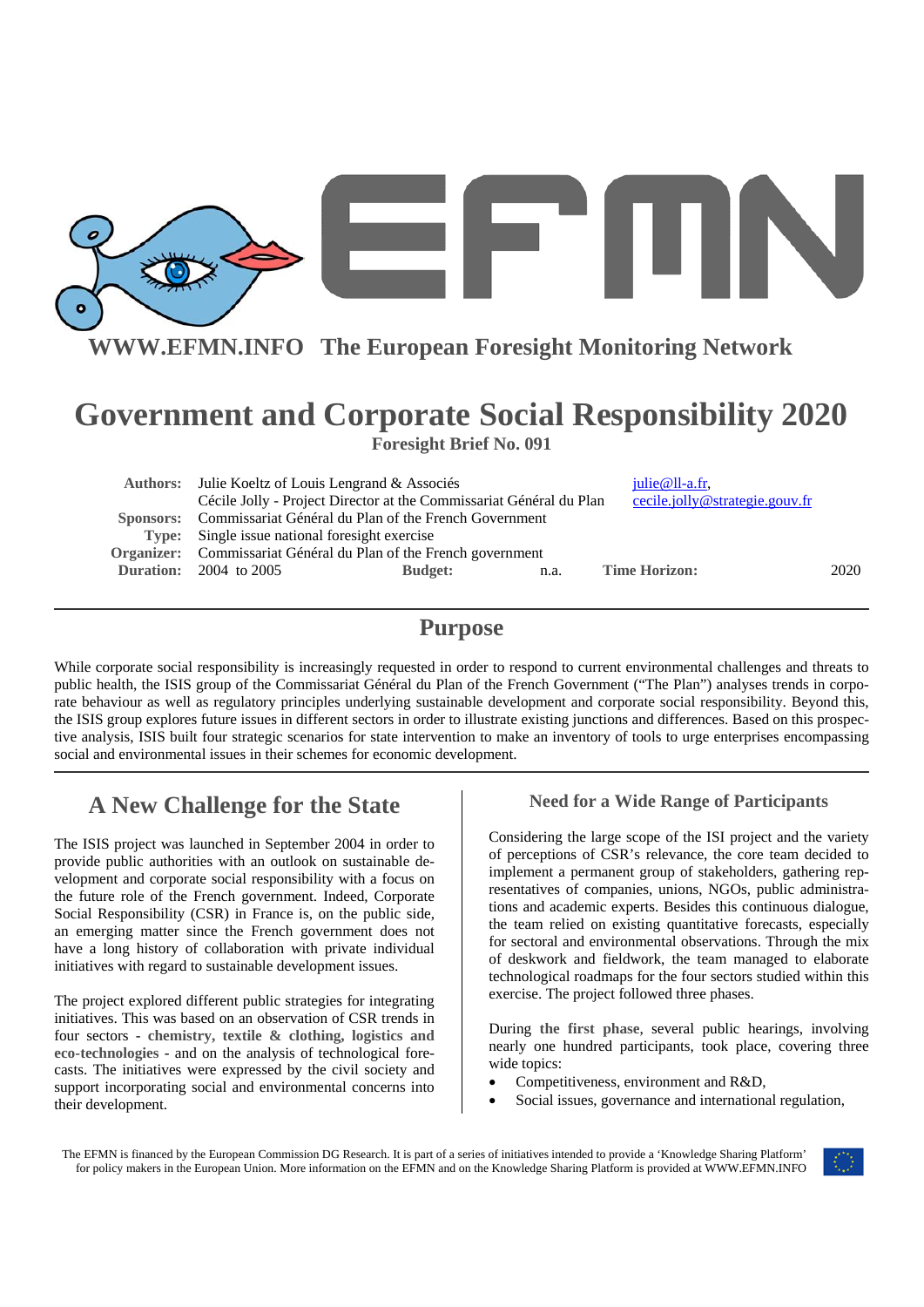• Classification and labelling of negative substance and sustainable development.

These hearings aimed at drawing state-of-the-art current trends of CSR, including the sectoral level. During **the second phase**, the project targeted specific subjects and invited experts who had taken part in previous meetings to build scenarios. These experts were grouped within four sectoral workshops:

- Chemistry.
- Logistics and transport,
- Eco-industries and eco-technologies,
- Textile and clothing.

The following transversal issues were discussed in workshops as well:

- Social stakeholders positioning,
- Financial markets role,

# **Sustainable Development – An Issue for Business and Society**

New models of governance have recently emerged in order to meet the current challenges of sustainable development, in a context characterised by the civil society's health, environmental and societal concerns. Corporate Social Responsibility has emerged from the growing civil and political pressure on companies to operate in an economically, socially and environmentally sustainable way. To this respect, private firms have launched three types of voluntary actions to contribute to sustainable development goals, which are: environmental standards, social protection and ethical concerns related to prevention of child labour or safety at work for example.

### **Corporations Need to Take Environmental and Social Responsibility Worldwide**

Alongside climate change, a growing concern is to limit people's exposure to dangerous substances. To this respect, the REACH regulation (Registration, Evaluation and Authorisation of CHemicals) represents a major innovation. According to a study led by the European Commission, the full implementation of the REACH regulation would save about 4,500 lives per year plus the cost of healthcare, judicial procedures and compensations. Developed countries are endowed with solid legislations; developing countries and less advanced countries are not. As most large companies are settled all around the world, the impact of national or regional laws is more and more diluted because companies can, for example, delocalise polluting activities were legislation is less constraining. For this reason, large companies are asked to adopt internal rules to be enforced by all subsidiaries and stockholders.

- Labelling of negative substance and legislating in a view to regulate products having a negative impact on sustainable development,
- International and EU governance.

Several scenarios, built for those eight topics, made the drawing of potential "postures" for the French State possible. In the **last phase**, the team, with the support of external participants, elaborated different scenarios applied to the French State's behaviour and provided recommendations on the most advisable public policies. Several experts, including two economists specialised in environmental issues, one expert in R&D programmes and one in social issues comprised the project team. The team was assisted by an external group of professors and consultants remunerated for one day per week spent on specific tasks such as the organisation and moderation of meetings as well as the writing of reports.

### **The Reorganisation of Social Partnership**

This issue is particularly relevant regarding social aspects. Delocalisation, sub-contracting and outsourcing have broken down businesses' boundaries as well as former national social regulation models that were based on the Fordian labour compromise. Trade unions, who used to be key participants in the social dialogue, are facing major difficulties, because they still intervene in domestic frameworks with the support of national legislations. As a result, trade unions are somehow powerless with regard to the increasing demand from the civil society for production processes compliant with ethical and social standards.

#### **Sectoral Implications**

The **chemistry sector** is facing criticism because it causes pollution and causes risks to human health, leading to regulations that are very restrictive. According to OECD statistics, production in the chemistry sector is likely to increase by 85% in the following 20 years. As a result, CO2 emission could increase by 66% in the OECD member States and by 165% in others.

Regarding the future of chemistry and environmental concerns, three scenarios have been elaborated for the ISIS proiect:

- In the first scenario, the chemistry sector focuses on research to cope with restrictive regulations so that **pollution diminishes in industrialised countries.** On the other hand, pollution in developing countries becomes non-sustainable and technology transfers are limited because of the willingness to keep the sector's competitiveness in France and Europe.
- The second scenario forecasts a drastic **decline of the European chemistry sector because of a constraining regulation**, a lack of research and a difficult access to natural resources. In addition, following a major envi-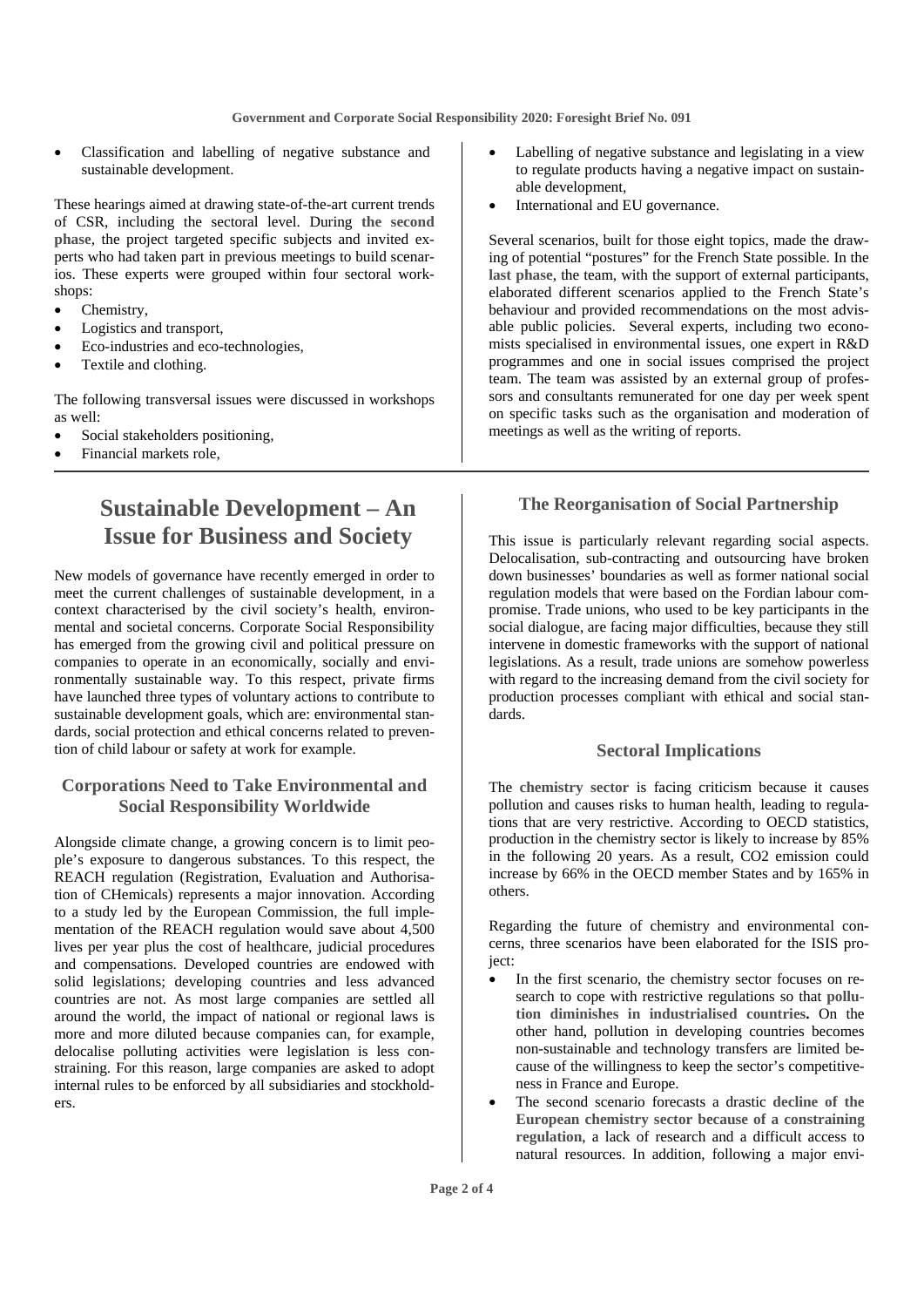ronmental disaster, the population could reject establishment of those industries ("NIMBY regime") or any further technological innovation like e.g. nano-technologies. One of the main consequences would be the development of this industry in Asia and an important increase in maritime traffic.

• The last scenario views a **strong collaboration between governments, NGOs and companies**. Environmental concerns are taken in great consideration and dealt with efficiently. However, the elaboration of agreements and the increase of administrative procedures slow down industrial exploitation and commercialisation of research outputs.

The **textiles and clothing** chain of distribution is characterised by a very strong international distribution of work. This distribution chain embodies the crucial question of sub-contracting and working conditions. Three scenarios can be considered according to a range of variables such as trade conditions, innovation and transport costs.

- In the first case, **environmental and social responsibility is promoted as a mean to protect domestic T&C industry**. Trade Unions focus on employment protection whereas NGOs try desperately to implement social and environmental agreements in developing countries.
- The second scenario predicts the **emergence of a certain corporate social responsibility compatible with free trade**. The T&C production is mostly concentrated in Asia - China and India. The extinction of the traditional T&C industry in Europe made the collaboration between Trade Unions, NGOs and governments possible so that global initiatives are launched. Social and environmental standards' compliance is however difficult to validate because of mass sub-contracting.
- Another option consists of a focus on the development of preferential zones that may allow the textile sector to grow stronger and even to **"export" a European social model**, first in the periphery of Europe, than to other countries that may adopt a higher standard to break into the preferential zones' markets.

The **logistic/transport sector** has emerged from the companies' inclination to outsource storage and movement of goods and to re-focus on their core operations. Although the emergence of logistics was favoured by the international distribution of work and low costs of transport, the growth of this activity will necessarily be limited by the continuous rise in the

# **Horizon 2020**

### **Four Strategic Positions for the State**

Considering that different alternatives in private and public collaboration - or non-collaboration - could occur in France, the ISIS project team puts forward four scenarios for the French government: the adaptor, the integrator, the regulator and the follower.

price of oil and by transports' impact on the climate change and urban pollution. As a result, the future of logistics will depend on several factors: such as environmental pressure regulatory or consumer-actors, technological advances, the price rise in hydrocarbons but also the developments within national and European specialisation, as well as the location of storage platforms in relation to outlet markets.

## **Opportunities and Challenges: Eco-technologies and Corporate Social Responsibility**

Development of eco-technologies is closely linked to the progression of environmental regulation, essentially originating from the European community. Currently dominated by incremental innovations for the past twenty years, the sector is today in a phase of international development that requires technological breakthroughs. Future innovations should concern recycling and product life cycle management (2007- 2013), clean vehicles (2010), intelligent water treatment (2020) and new renewable energy (2020-2030).

As a matter of fact, **public and private financial bodies** as well as organisation and direction of environmental research in France and Europe will have a decisive impact on the sector's potential. This type of research will only be well funded if financial markets integrate environment concerns in their profitability estimations. These actors still have a rather shortsighted perception.

**Ethical funds** are perceived as a way to support the development of eco-friendly economic activities and socially responsible companies. These funds are still considered as "niches" but could be generalised when considering the growing public pressure through the importance of household savings and private pension schemes in financial markets as well as the adoption of environmental and social criteria in public investments and procurements.

A last, challenge for the development of corporate social responsibility is the **participation of the civil society through NGOs and trade unions** (*Clean Clothes Campaign* for example). Groupings built upon the model of unions' confederations could represent an efficient way to deal with transversal issues and directly negotiate with governments and international organisations.

In the **"regulator"** scenario, the government turns back to interventionist modes without necessarily having the power to do so. These modes are more prescriptive and in line with a centralising tradition that disregards private players and has little impact on market regulations and international authorities.

The **"follower"** scenario is based on a "business as usual" approach dominated by market regulations in which the state